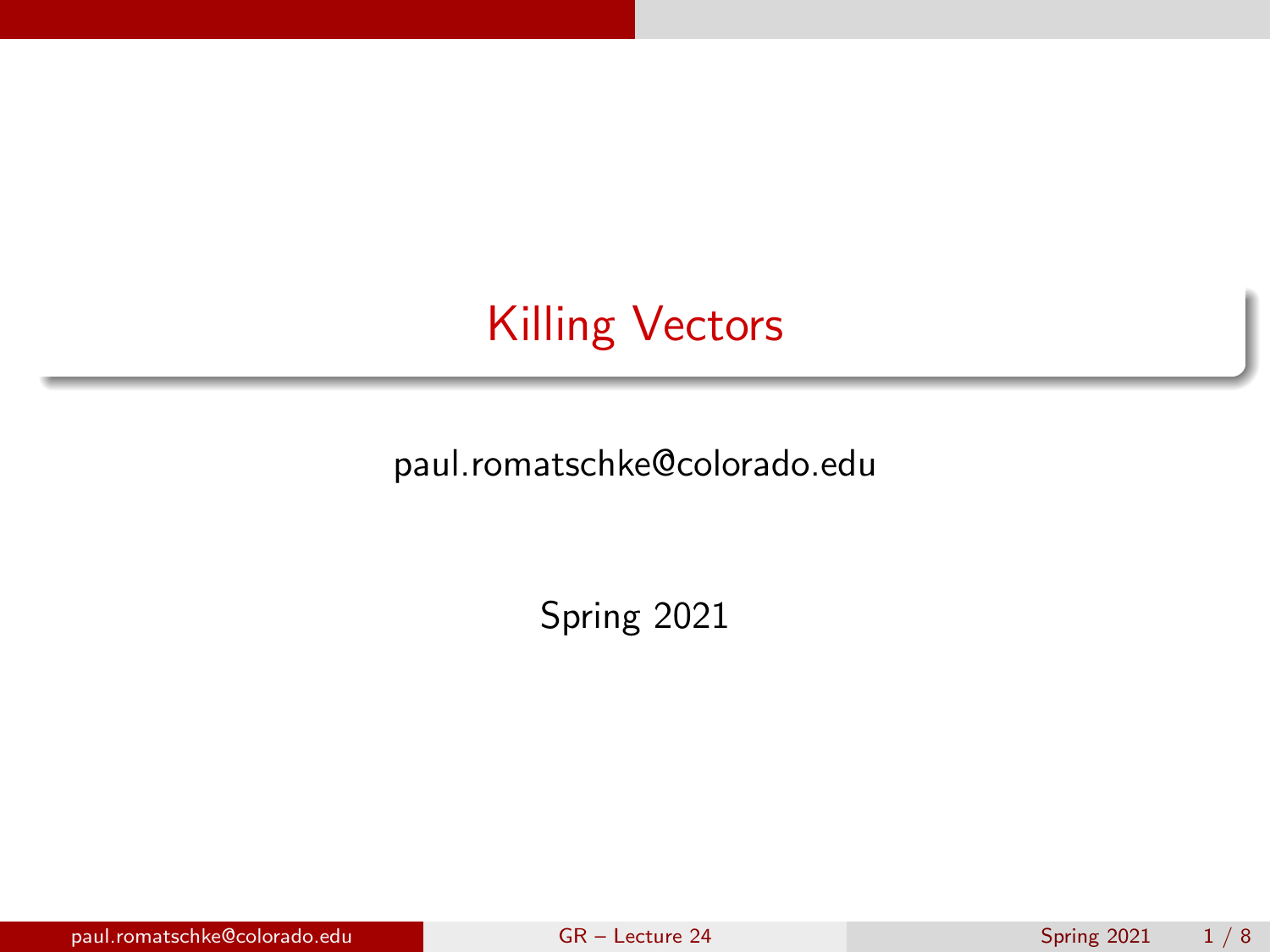- We have discussed Noether theorem and conserved charges in Minkowski space in lecture 8
- In this lecture, we will consider the equivalent on **curved Manifolds**
- The conserved quantities are called **Killing Vectors**
- Their derivation is the subject of this lecture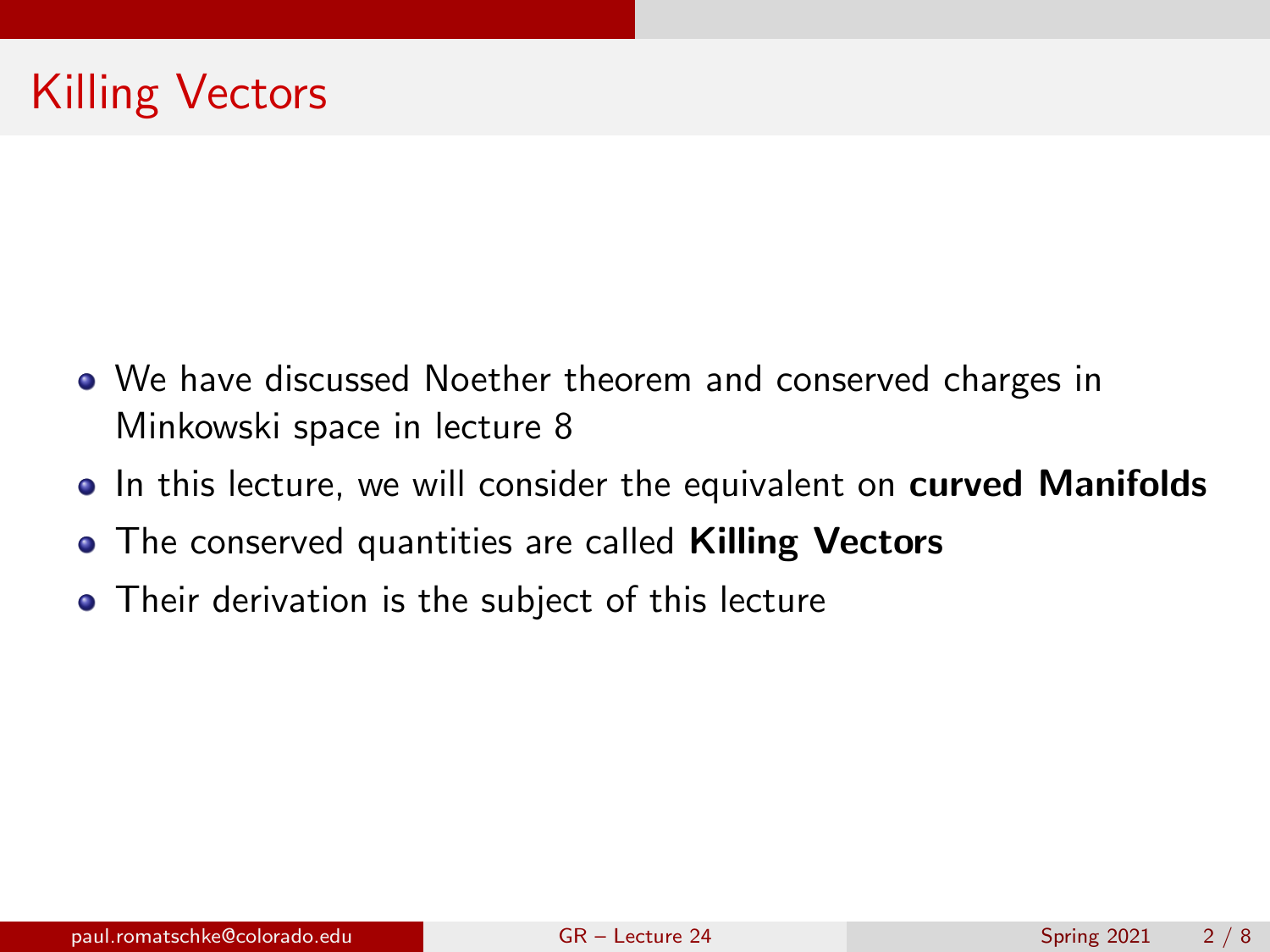#### Geodesic Equation

• Consider the geodesic equation

$$
\frac{d^2x^{\mu}}{d\tau^2} - \Gamma^{\mu}_{\alpha\beta}\frac{dx^{\alpha}}{d\tau}\frac{dx^{\beta}}{d\tau} = 0.
$$
 (24.1)

• Now rewrite the geodesic equation for *downstairs* indices

$$
\frac{d^2x_\mu}{d\tau^2} - \Gamma^\alpha_{\mu\beta}\frac{dx_\alpha}{d\tau}\frac{dx^\beta}{d\tau} = 0.
$$
 (24.2)

• Let 
$$
u^{\alpha} \equiv \frac{dx^{\alpha}}{d\tau}
$$
 so that  

$$
\frac{du_{\mu}}{d\tau} = \Gamma^{\alpha}_{\mu\beta} u_{\alpha} u^{\beta}.
$$
 (24.3)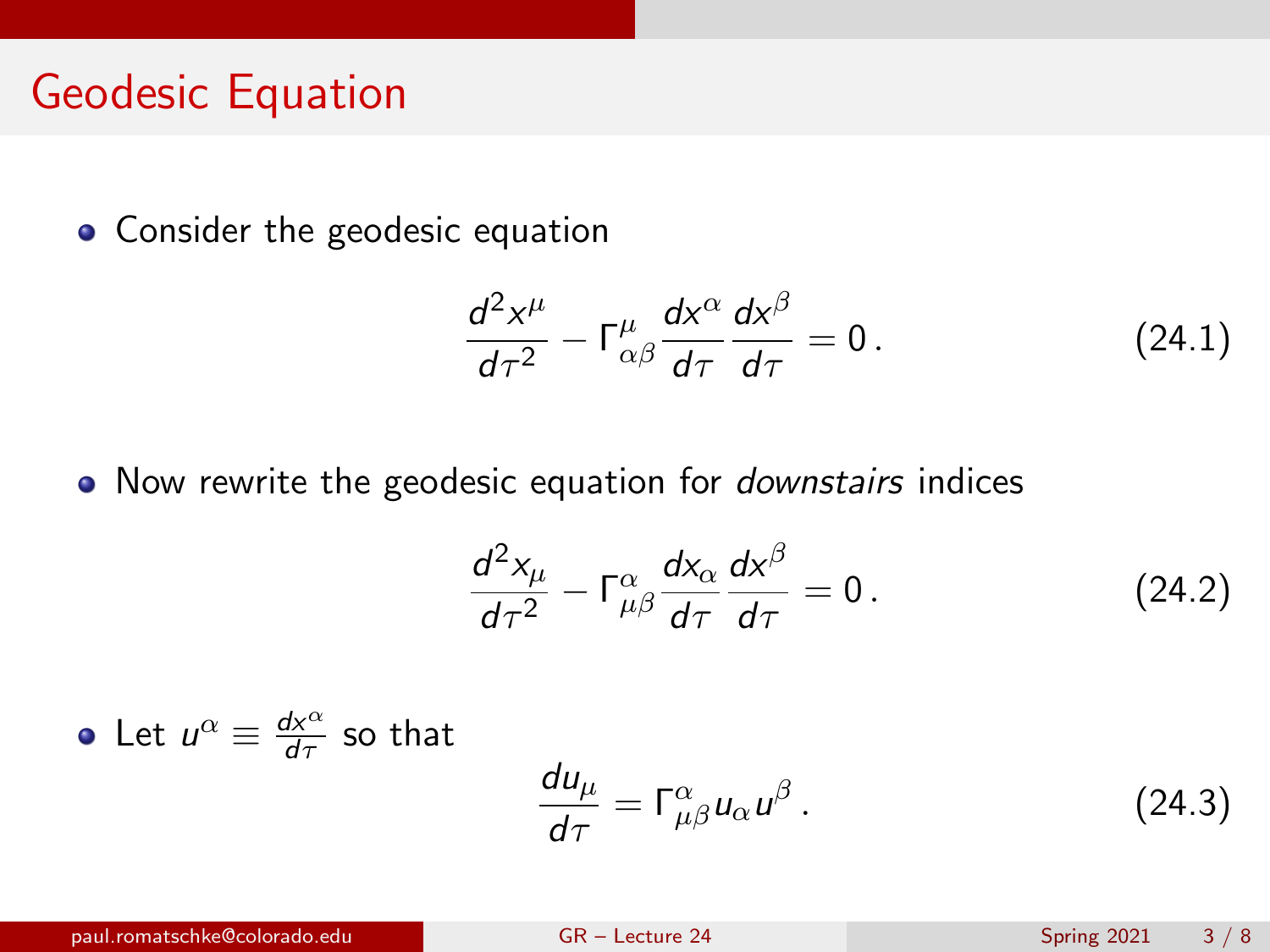#### Christoffel symbols

- In this equation, replace  $\mathsf{\Gamma}^{\alpha}_{\mu\beta}$  by its definition in terms of derivatives of the metric tensor
- **•** For notational brevity, I will denote

$$
\partial_{\mu}g_{\alpha\beta} = g_{\alpha\beta,\mu} \tag{24.4}
$$

We get

$$
\frac{du_{\mu}}{d\tau} = \frac{1}{2}g^{\alpha\nu}(g_{\nu\beta,\mu} + g_{\nu\mu,\beta} - g_{\mu\beta,\nu})u_{\alpha}u^{\beta},
$$
\n
$$
= \frac{1}{2}(g_{\nu\beta,\mu} + g_{\nu\mu,\beta} - g_{\mu\beta,\nu})\underbrace{u^{\nu}u^{\beta}}_{\text{symm. in }\nu,\beta}
$$
\n(24.6)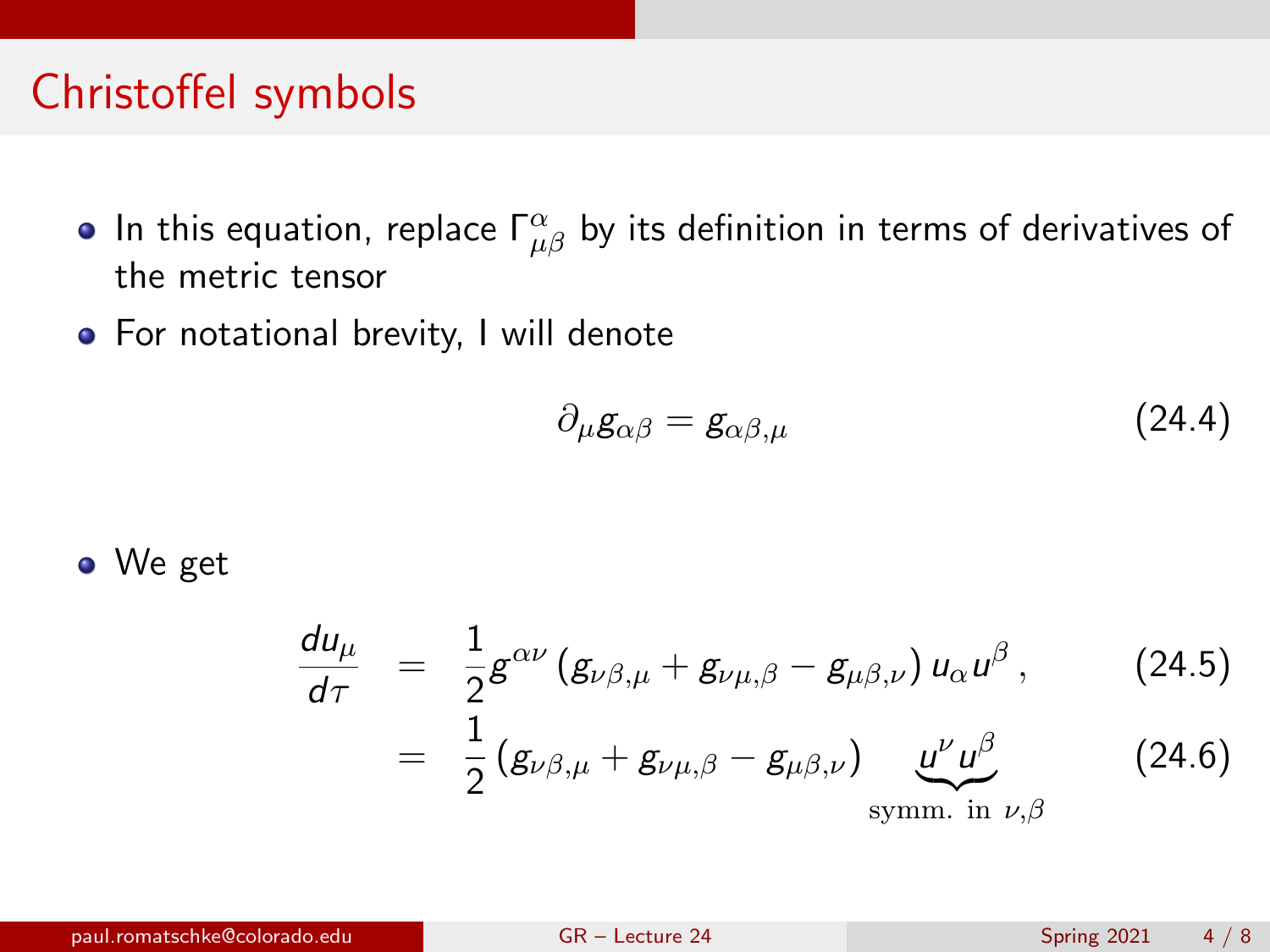### Christoffel symbols

- In this equation, replace  $\mathsf{\Gamma}^{\alpha}_{\mu\beta}$  by its definition in terms of derivatives of the metric tensor
- **•** For notational brevity, I will denote

$$
\partial_{\mu}g_{\alpha\beta} = g_{\alpha\beta,\mu} \tag{24.7}
$$

We get

$$
\frac{du_{\mu}}{d\tau} = \frac{1}{2}g^{\alpha\nu}(g_{\nu\beta,\mu} + g_{\nu\mu,\beta} - g_{\mu\beta,\nu})u_{\alpha}u^{\beta},
$$
\n
$$
= \frac{1}{2}\left(g_{\nu\beta,\mu} + g_{\nu\mu,\beta} - g_{\mu\beta,\nu}\right)_{\text{symm. in }\nu,\beta} \underline{u^{\nu}u^{\beta}}_{\text{symm. in }\nu,\beta}
$$
\n(24.9)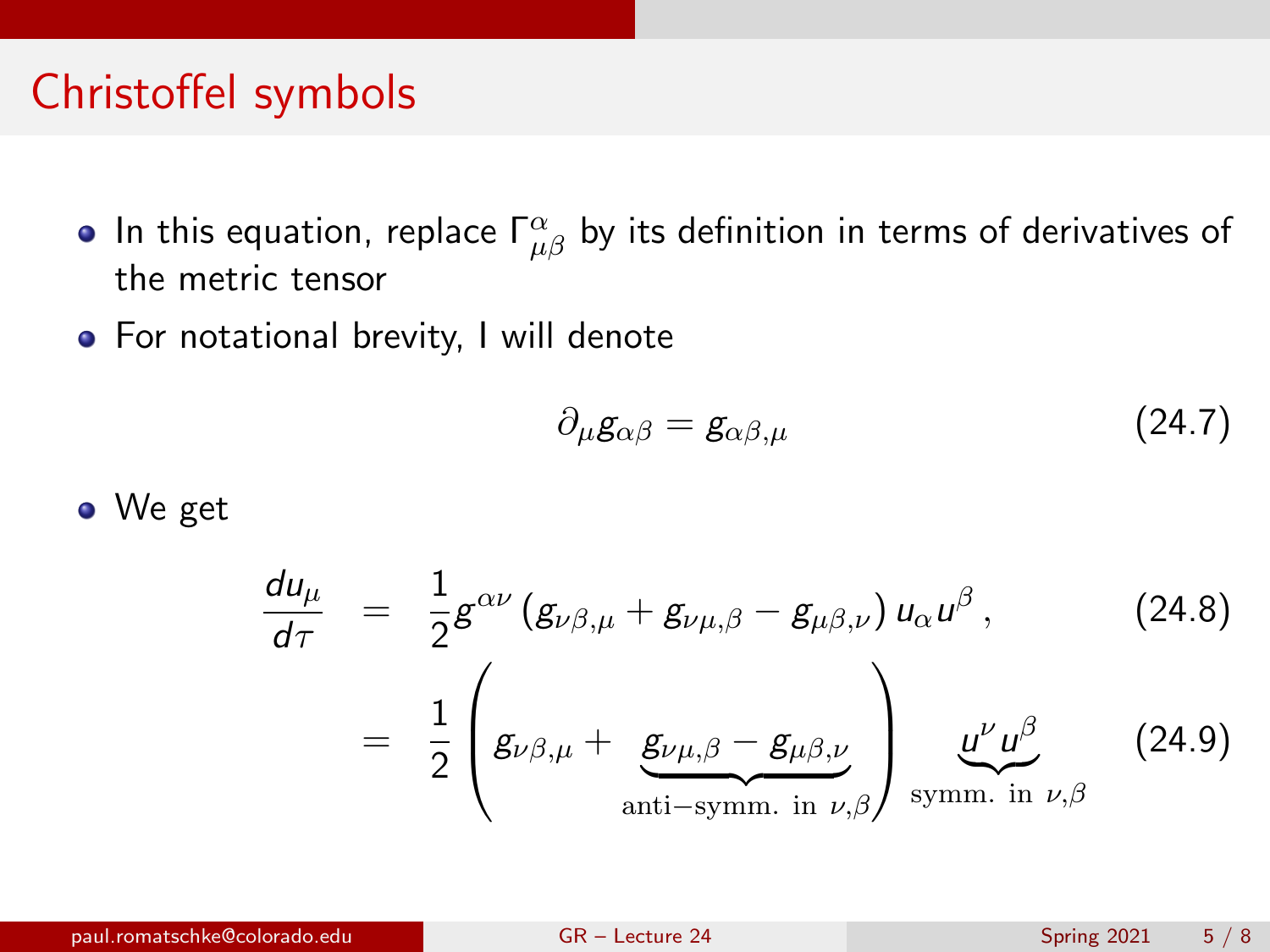### Collect & Simplify

We get

$$
\frac{du_{\mu}}{d\tau} = \frac{1}{2}g_{\nu\beta,\mu}u^{\nu}u^{\beta} \tag{24.10}
$$

Now if  $g_{\nu\beta}$  is independent from coordinate  $x^\mu$ , we have  $g_{\nu\beta,\mu}=0$ and hence

$$
\frac{du_{\mu}}{d\tau} = 0. \qquad (24.11)
$$

• From independence follows that

<span id="page-5-0"></span>
$$
u_{\mu} = \text{const.} \tag{24.12}
$$

We get something like a conservation law!

paul.romatschke@colorado.edu [GR – Lecture 24](#page-0-0) Spring 2021 6 / 8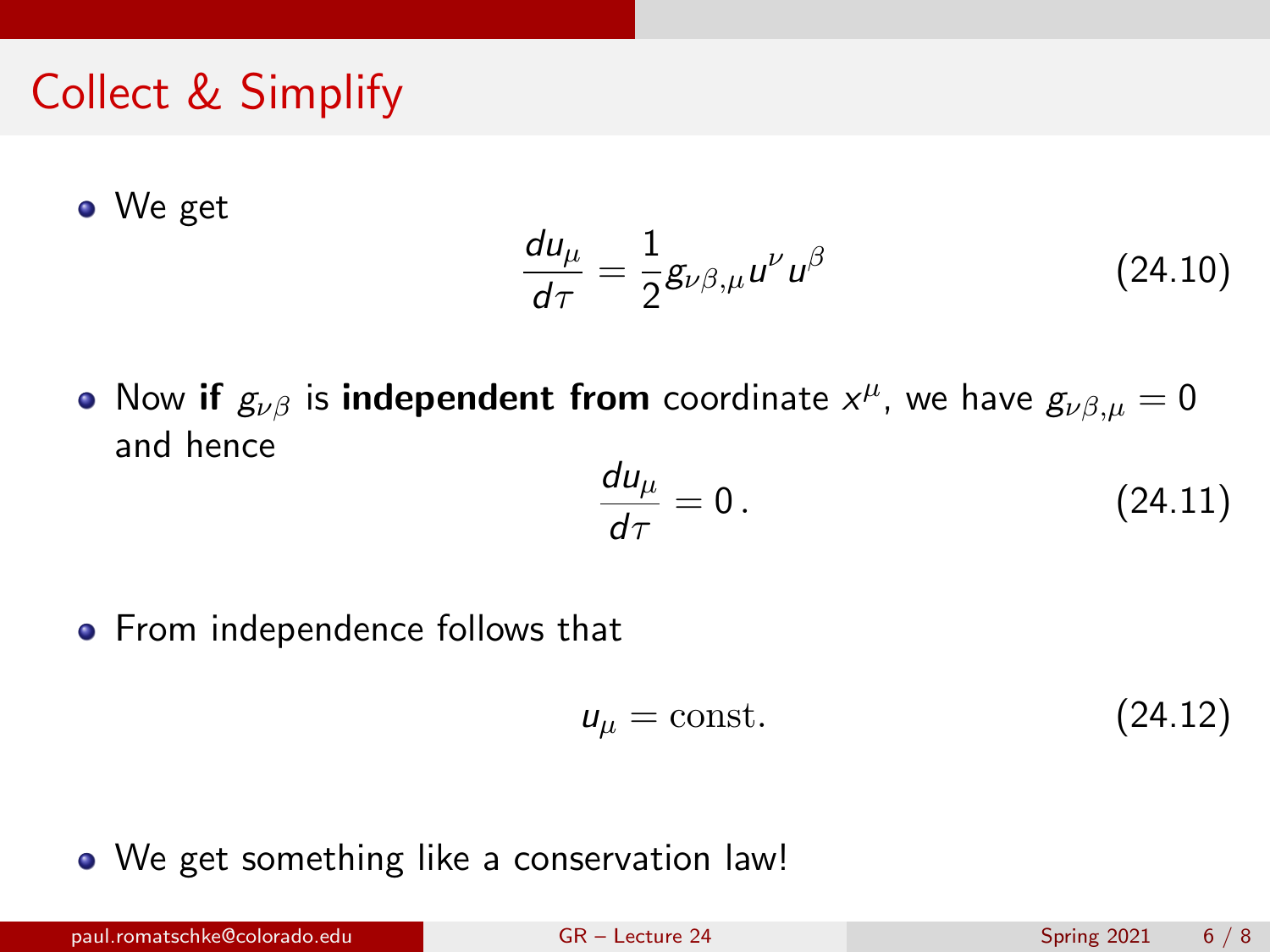- Let's do an example
- **If** t is the coordinate to which  $\partial_t g = 0$ , the operator  $\partial_t$  acts like a symmetry
- We may write  $\partial_t = \delta^\mu_t \partial_\mu \equiv K^\mu \partial_\mu$
- **•** Here we have identified the Killing vector

$$
K^{\mu} = \delta_t^{\mu} \tag{24.13}
$$

• In terms of the Killing vector, the conservation law becomes

$$
K^{\sigma} u_{\sigma} = \text{const} = \delta_t^{\sigma} u_{\sigma} = u_t. \qquad (24.14)
$$

which matches [\(24.12\)](#page-5-0) for  $\mu = t$ 

The physical interpretation of this is trivial: if the metric is time-independent, nothing depends on time, and hence the Lorentz factor  $u_t$  is constant.

paul.romatschke@colorado.edu [GR – Lecture 24](#page-0-0) Spring 2021 7 / 8